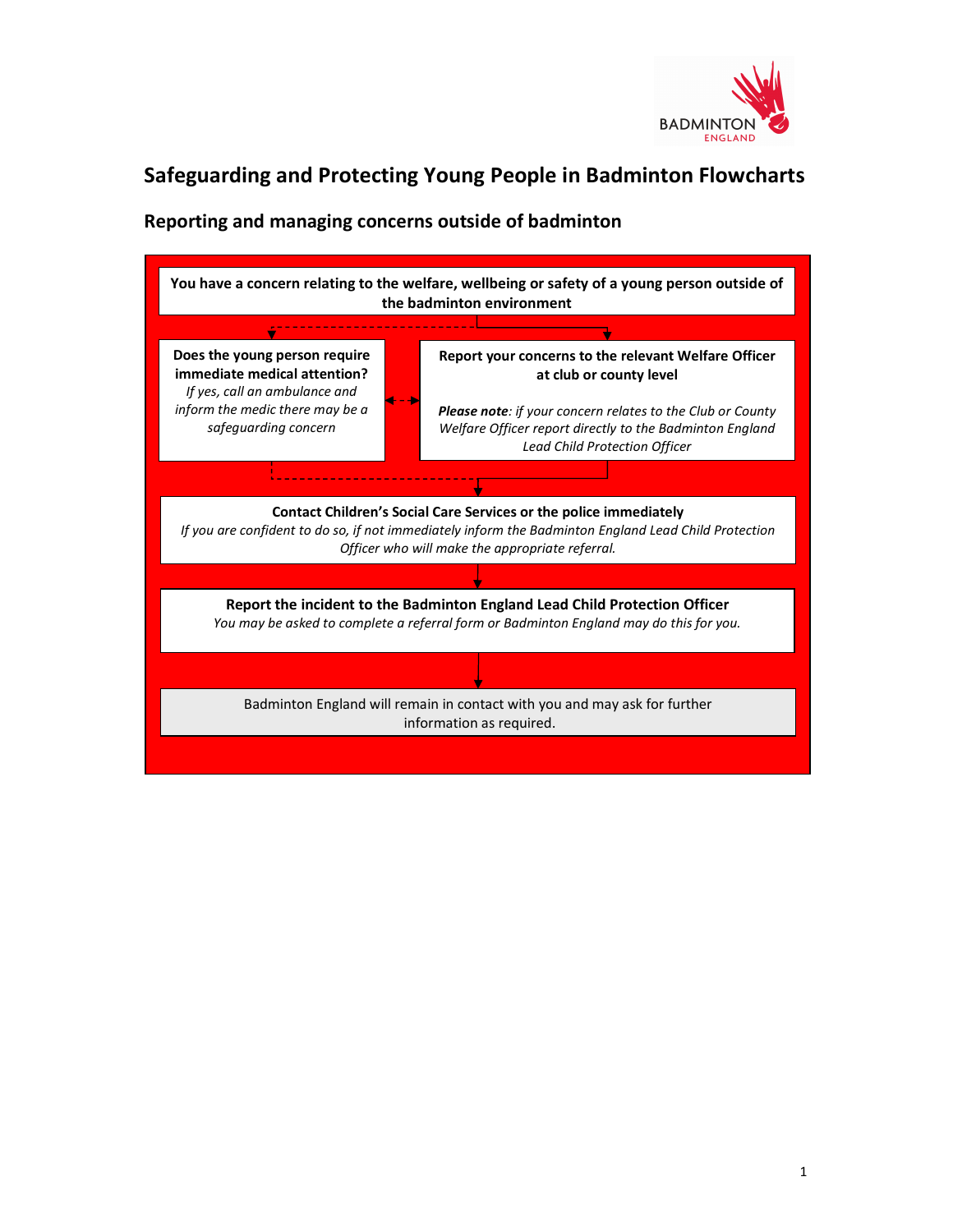## Reporting and managing cases of poor practice or concerns in badminton